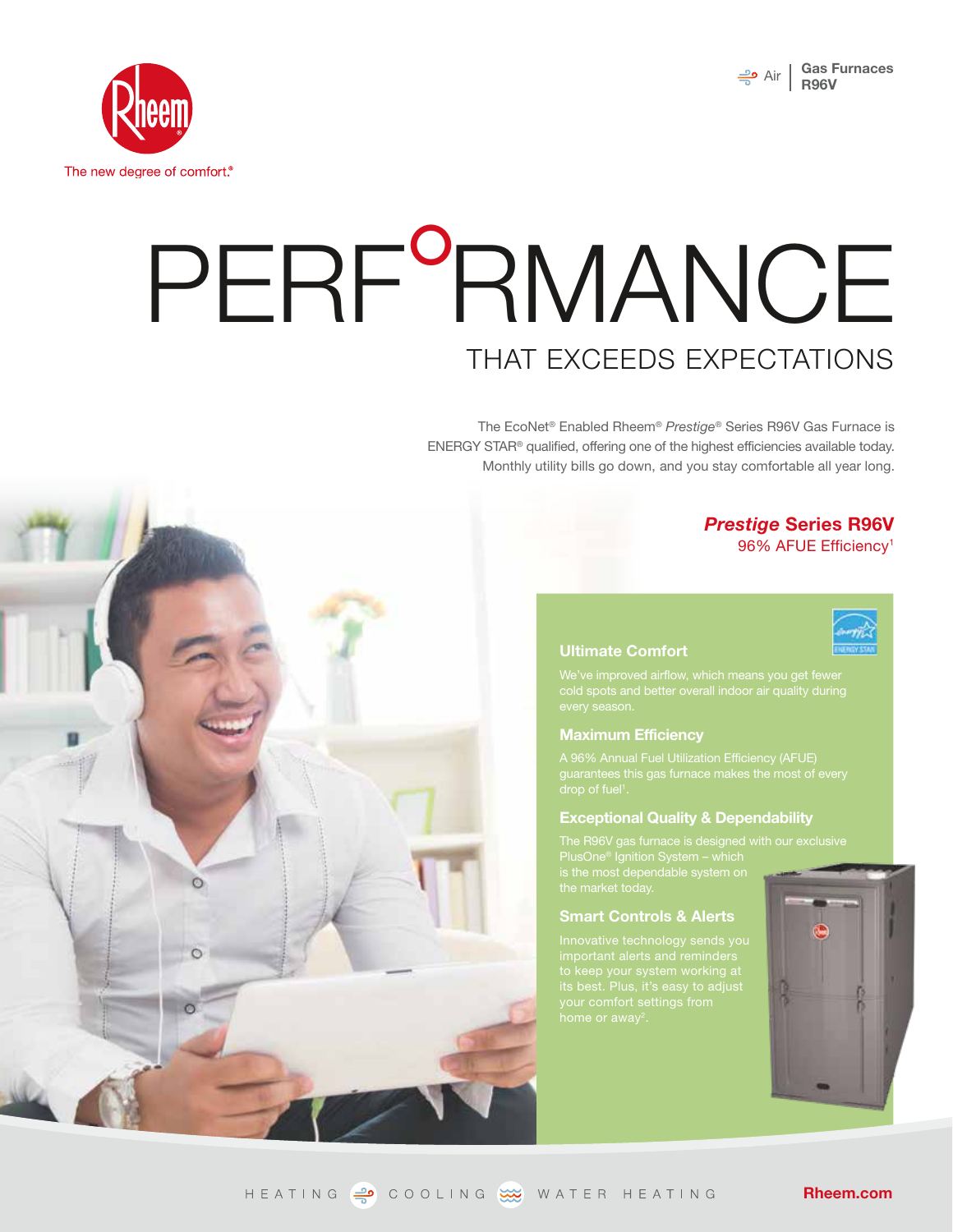## **We Thought of Everything… & Then Some**

Designed to keep your family comfortable for years to come, the Rheem® *Prestige*® Series R96V Gas Furnace was developed using our 360°+1 design philosophy. We strive to deliver the very best homeowner experience by evaluating every detail of a product from every angle. That's 360°+1. And that's why you can count on gas furnace to bring you and your family years of comfort.



Rheem-Exclusive **PlusOne® Ignition System**

Rheem-Exclusive **PlusOne® Energy Efficiency**



Rheem-Exclusive **PlusOne® Water Management System**



Industry-First **PlusOne® Diagnostics**

# **Innovation You Can Count On**

Industry-first patented features and 360°+1 design make the Rheem *Prestige* Series R96V Gas Furnace a smart option. From top to bottom, inside and out, and every angle in between, we've thought of everything to bring you **efficient** and **dependable** indoor comfort.

## Ultimate comfort & performance

- The R96V has a two-stage operation that offers a more consistent indoor environment—keeping cold spots to a minimum
- The two-stage heating design primarily operates on low-speed, only temporarily switching to high during peak cold-weather conditions

## Quiet & efficient comfort

- Provides improved airflow via patented heat exchanger design, which reduces operating sound by 20%3
- Contributes to quiet, more efficient operation with its variable-speed ECM motor
- Designed for better humidity control while using less power, it's one of the quietest and cost-saving furnaces on the market

## **Dependability**

- Comes standard with our exclusive PlusOne Ignition System
- Proven Direct Spark Ignition (DSI) is one of the most dependable ignition systems available today
- Exclusively used by Rheem on residential gas furnaces, DSI is also used on ovens and stoves—appliances you rely on daily

#### Protect your home

- Comes standard with our exclusive PlusOne Water Management System and the industry's first Blocked Drain Sensor
	- Shuts off your furnace when a drain is blocked, preventing water spillage from condensation and potential water

damage to your home

• Offers one of the best warranties in the industry, which translates to fewer repair bills and more cozy nights at home

#### Easy installation & maintenance

- Delivers significant savings on installation costs and any maintenance, if needed
- Designed with PlusOne Diagnostics—our industry-first, 7-segment LED display that makes service calls quick and easy

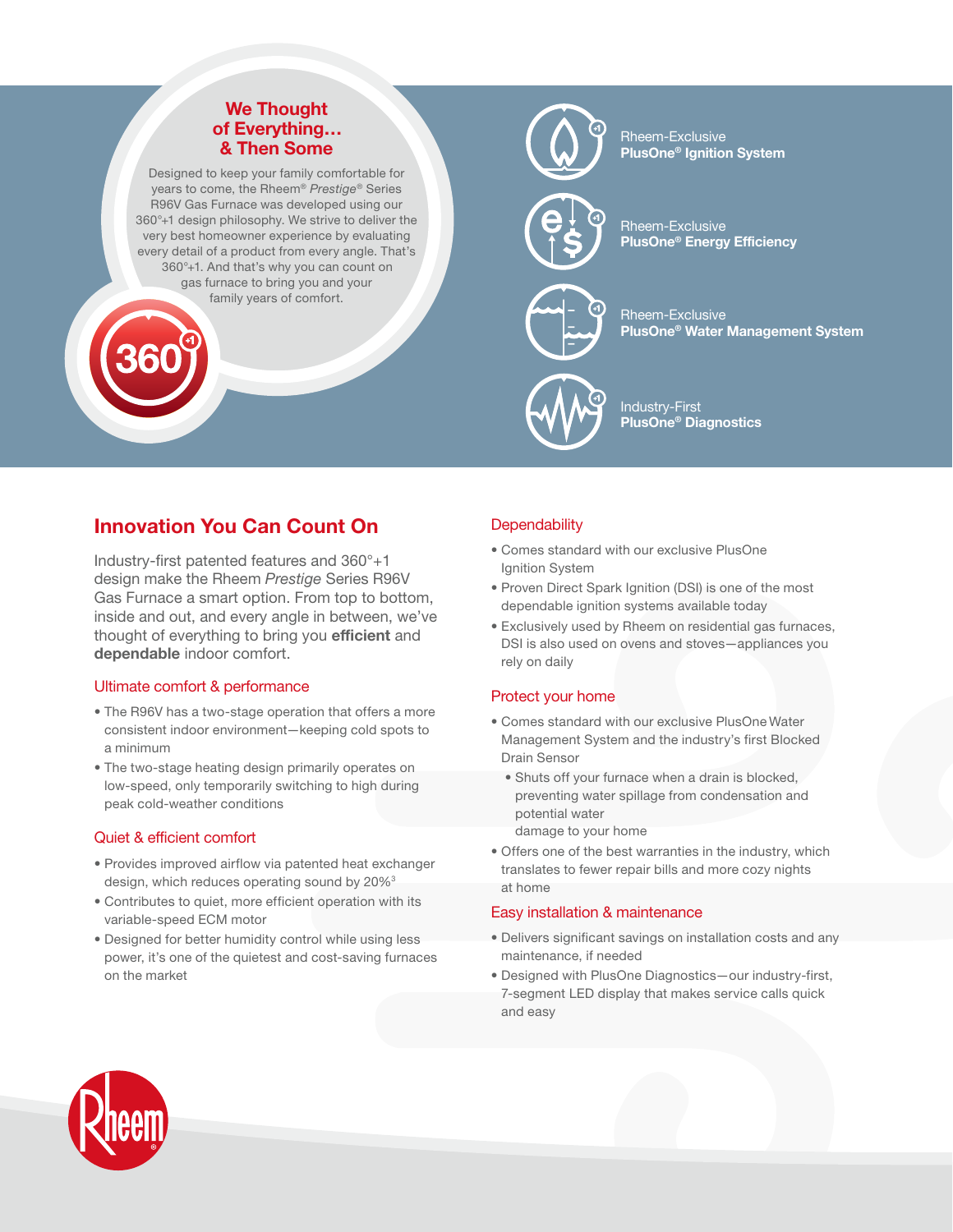

## **The Rheem Prestige Series R96V Gas Furnace is Designed for High-Performance**

- 96% AFUE This means maximum efficiency for you, and may qualify you for local and / or utility rebates
- Two-stage operation Provides superior comfort by knowing when to switch into high gear, so there is no need for you to adjust the thermostat
- Variable-speed ECM motor Uses less energy than a single-stage motor; it's engineered for better dehumidification, which provides you with better indoor air quality

## **Reap Savings Through Maximum Efficiency**

The Rheem *Prestige* Series R96V Gas Furnace is not only high-performing, it also saves you **energy** and **money**. A 96% AFUE<sup>1</sup> rating may qualify you for local and / or utility rebates. It's everything you need in a gas furnace—and more.

## Energy savings

- Offers a welcome bonus to your heating system, as well as your wallet
- Uses fuel efficiently and economically through maximum airflow and its patented heat exchanger
- Gets an ENERGY STAR® rating for reducing energy consumption and lowering utility bills, while maintaining comfortable temperatures

## Utility rebates

- Offered widely as incentives to reduce energy consumption and make responsible use of resources
- Supplies a 96% AFUE rating, which may make you eligible for a rebate
- Check your state's policy on local utility and municipality rebates by visiting **Rheem.com/Rebate**





The *Prestige* Series R96V Gas Furnace is designed to operate with the EcoNet® Smart Thermostat. This easy-to-use thermostat optimizes system performance and includes great features like:

- Simple scheduling and one-touch energy savings
- Remote access via the EcoNet App
- Important equipment alerts sent directly to your phone or email
- Convenient voice control just ask "Alexa, make home cooler"4



WORKS WITH alexa



EcoNet Mobile App **EcoNet Smart Thermostat**